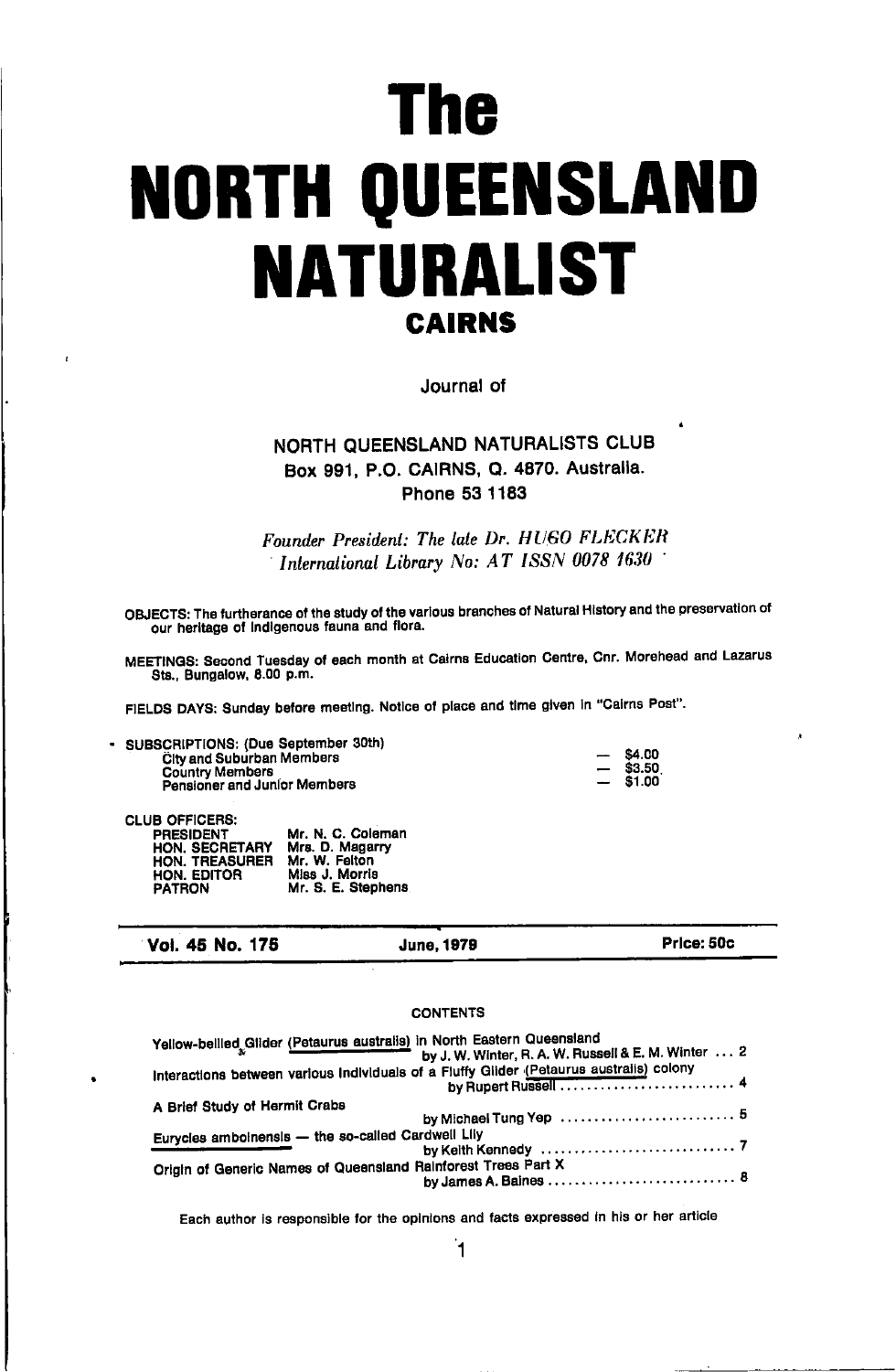# A SIGHTING OF THE YELLOW-BELLIED GLIDER (Petaurus Australis) In North-Eastern Queensland

by J. W. Winter\*. R. A. W. Russell\*\*, and E. M. Winter

The yellow-bellied glider (Petaurus australis) is the second largest of the Australian gliders and is generally considered to be a species of south-eastern Australia, extending as far north as Rockhampton. In the 1930's, however, several specimens were collected in the Calrns hlnterland wlth publlshed locallty records from Herberton (Flnlayson 1934) and Mount Spurgeon (Tate 1954). There has been no further record of this most northerly populatlon.

We sighted the glider on 28 December, 1977 on the Herberton Range (17°19'S, 145°23'E, altltude 1000m) 9km south west of Atherton. lt was ln an area where cuts on the trunks ot trees, suspected to have been made by yellow-bellted gllders, were seen (6ee Wakefleld 1970 on thls behavlour.) At about 20.00hr on a calm clear nlght, we heard a three-syllable 'wheck-woo-whrrig' call, the last syllable being the longest; and most like the 'self starter' call of the sugar glider (Petaurus breviceps), but deeper in tone. The call was repeated at about five minute intervals, and on the third occasion two individuals, 50 to 100m apart, called, one apparently answering the other.

Soon afterwards a vellow-bellied glider was sighted. It was 6m off the ground in a forest oak (casuarina torulosa), but quickly lumped about 2m on to the trunk of a red stringy bark (Eucalyptus reslnifera) aboul30m tall and wlth a trunk diameter at breast height of 80-100cm. The glider immediately started to lick the exudate from cuts previously made in the bark. allowing excellent views of the glider for the half hour that we watched it.

The gilder spent most of the time licking and chewing at the bark in the region of two cuts 5 to 1Ocm from each other. Flrst the glider fed from above the cuts in a head down positlon, the hlnd legs splayed out to the slde and wlth the teet turned back and upwards, whllst ihe front legs were polnted dlagonally downwards to act as a brace. lt then rotated lts body to hang below the cut with all four legs pointed diagonally upwards. It moved over the trunk in a slow crawl,

Both cuts appeared to have been made through to the wood and were surrounded by an area ot about 50cm In dlameter from whlch the surface bark had been strlpped to expose the more rufous underbark. Dark brown streaks below one of the cuts were apparently made by the exudate from the wound. For awhlle the gllder chewed at the fresh flbrous bark to one side of a cut and about 5min later a dark brown stain was seen at that point. Presumably this was the beginning of a fresh cut. It also moved further away from the cuts for a short period and began to strip off the brown outer bark in an untouched area, mostly by a pulling action with the teeth, but once it appeared to use a chisellike action of the lower teeth.

While the glider was feeding a second individual called twice from another tree. The feedlng Indlvldual responded to the flrst call by pauslng and glvlng a slmllar call, but gave no apparent response to the second.

Several, but not all, red stringy bark trees in the area had cuts in the bark on the trunk. These trees were llberally covered wlth cuts only 10-15cm apart, comlng to wlthln 'lm ot the ground and extending upwards to the first major branches. Above this the cuts were not nearly so numerous. On any one tree the cuts ranged from fresh ones oozing fluid to old ones closed over by scar tissue (Fig. 1). Trees bearing scars stand out as much more rufous because the brown surface bark has been flaked off by the activity of the gliders. Cuts were not seen on any other specleg of tree.

\* National Parks and Wildlife Service, Pallarenda, Townsville.<br>\*\* P.O. Box 59, Herberton.

/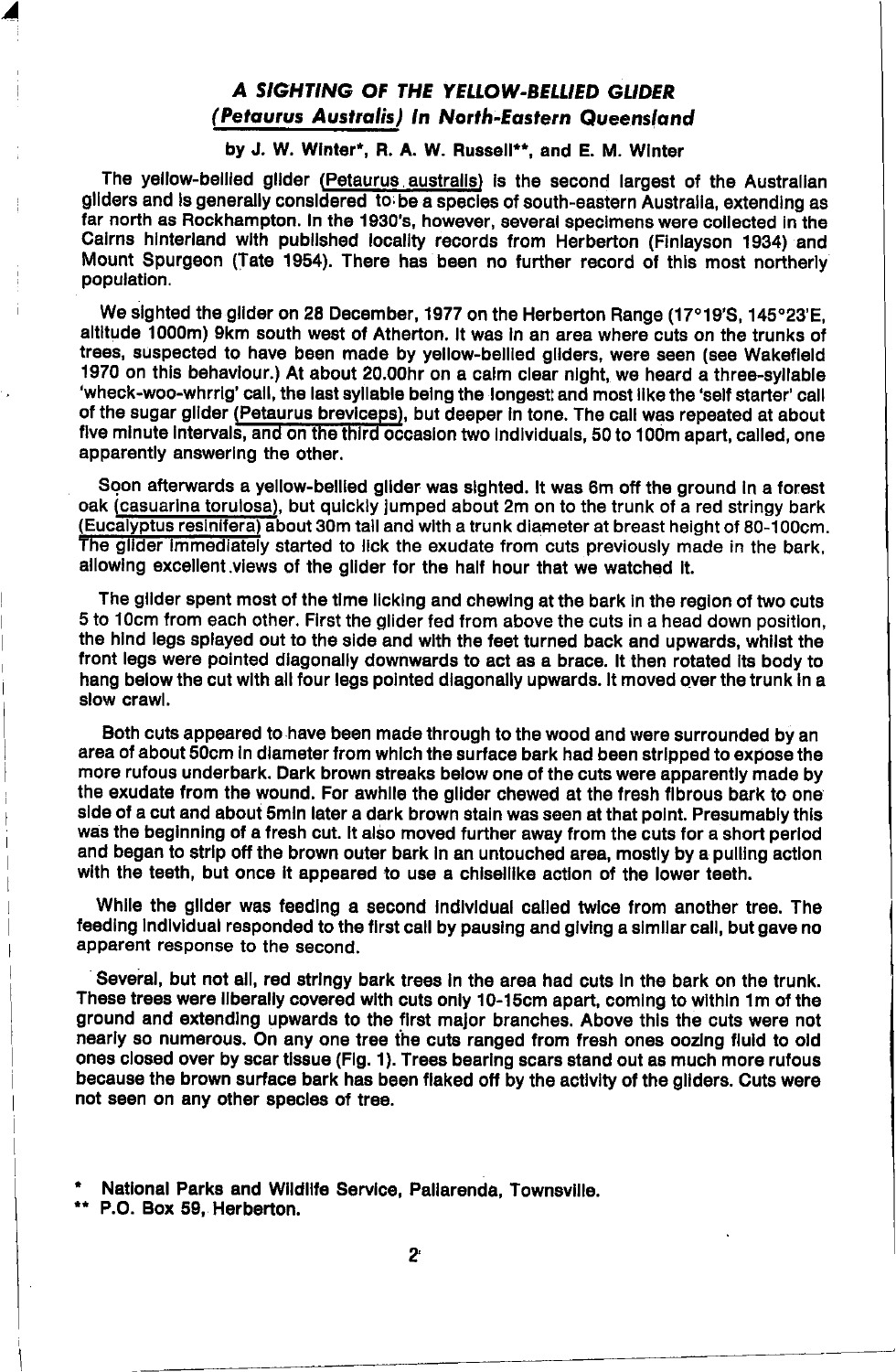The observations were made in tail open forest, type 14b, (Tracey and Webb 1975), which fringes the western edge of the rainforest. The main tree species present were red stringy bark, flooded gum (E. grandis), a bloodwood (E. intermedia), turpentine (Syncarpia glomulifera). with an understorey of forest oak and Banksia integrifolia. The stinging tree (Dendrocynide sp.) was present also. Ground cover consisted of ferns and grasses with wild ginger (Alpinia sp.) present.

The general appearance of the glider was of a smokey brown animal with a black stripe down the back, black stripes on the thighs set off by lighter fur on the hindquarters, black feet, pointed, pale grey naked ears, a pink nose, creamy-white underside, and a long bushy tail with a black end (see appendix for detailed description).

Pointed, virtually naked ears, dull red eye shine, and a dark stripe down its back, easily distinguish the yellow-bellied glider from the similar-sized greater glider (Schoinobates volans) which has rounded, fur-fringed ears, brillinat yellow eye shine and a uniformly coloured back. The yellow-bellied glider's larger size and smokey brown colour disdistinguish it from the smaller and greyer sugar glider and squirrel glider (Petaurus norfolcencis).

Other vertebrates seen on the night of the observation were the longnosed bandicoot (Perameles nasuta), the common ring-tailed possum (Pseudocheirus peregrinus), the greater glider, and the leaf-tailed gecko (Phyllurus cornutus).

Since this first sighting, several others have been made by the authors in the Herberton district. Readers' observations on the glider or the cuts it makes on tree trunks, with details regarding date, locality, type of forest, and behaviour would be welcomed.

#### References:

FINLAYSON, H. H. (1934). On mammals from the Dawson Valley, Queensland. Part II. Trans. Roy. Soc. S. Aust., 58: 218-231.

TATE, G. H. H. (1952). Results of the Archbold Expeditions. No. 66. Mammals of Cape York Peninsula, with notes on the occurrence of rain forest in Queensland. Bull. Amer. Mus. Nat. Hist., 98: 563-616.

TRACEY, J. G. and WEBB, L. H. (1975). Key and 1:\$00,000 maps to the vegetation of the humid tropical region of North Queensland. Rain Forest Ecology Unit, Division of Plant Industry, C.S.I.R.O. Long Pocket Laboritories, Indooroopilly, Q.

WAKEFIELD, N. A. (1970). Notes on the glider-possum, Petaurus australis (Phalangeridae, Marsupialia). Vic. Nat. 87: 221-236.

Figure 1: Feeding cut with scar tissue in the bark of E. resinitera. Drawn by K. Russell.

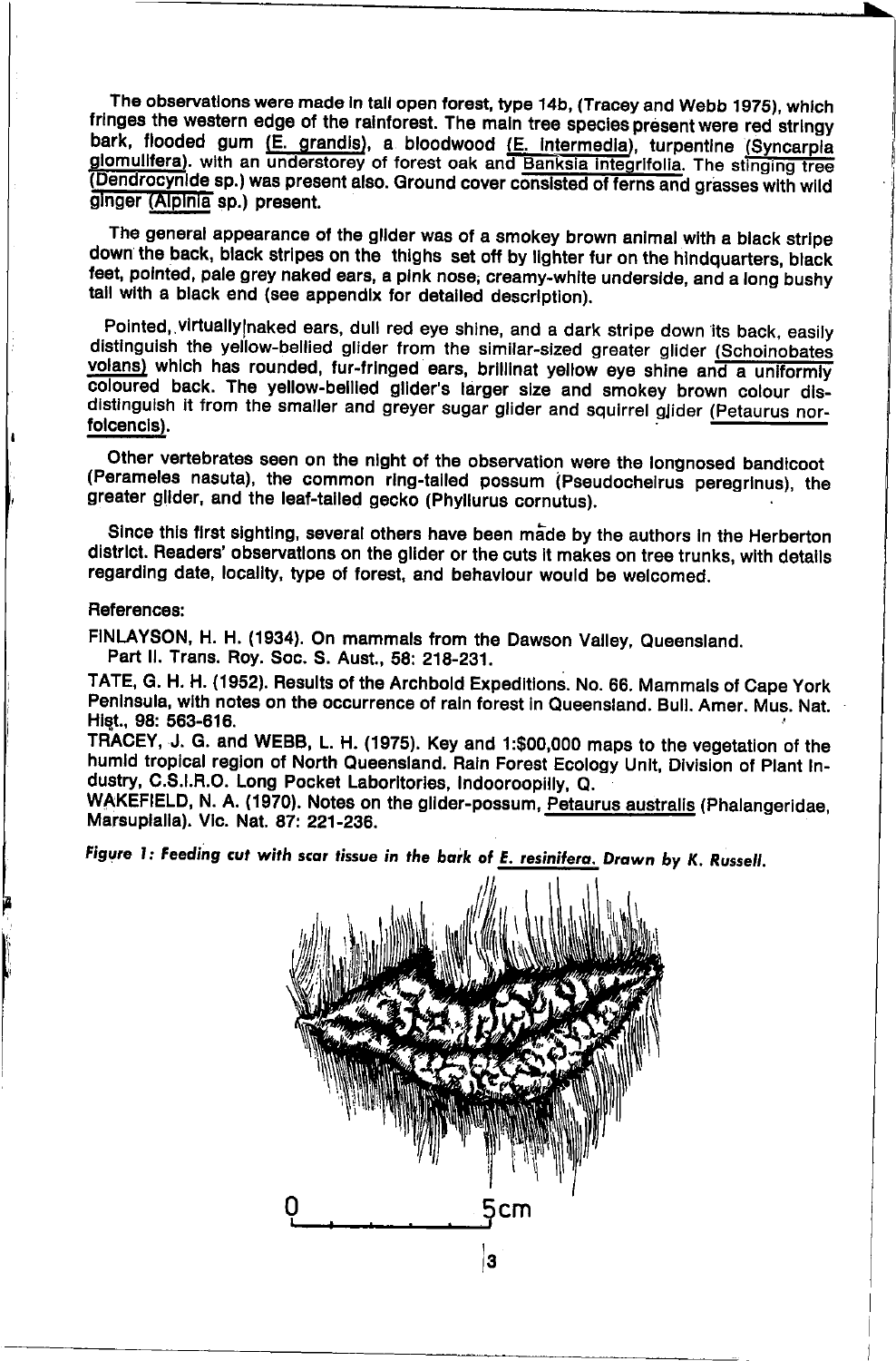APPENDIX - Detailed description of glider seen.

General colour was a smokey brown dorsally, darker on face, crown and nape, narrowing to a mid-dorsal stripe extending to the rump, becoming paler each side of the stripe until almost a light cream in the lumbar region; forefeet and arms were black; hind feet black with the black continuing as a stripe along the trailing edge of the limb when spreadeagled; on leading edge of hind limb and apparently running from knee to body was a narrow very distinct black stripe bordered by pale cream, posteriorly on the limb and anteriorly on the gliding membrane: dorsally anterior half of gliding membrane was darker than general body colour, posteriorly a light creamy yellow with an abrupt change between the two halves; underside of gliding membrane was creamy white, contrasting strongly with darker dorsal surface; tail was smokey brown proximally, becoming progressively darker until the distal one third was black: tall was approximately one and one-third as long as the head-body with a broard fluffy base; back of ears was pale whitish grey with distinct black crescent around base, apparently naked, paler inside; face was darker than body with no apparent face pattern except distinct pink tip of nose: under chin was pale creamy white.

# INTERACTIONS BETWEEN VARIOUS INDIVIDUALS OF A FLUFFY GLIDER (PETAURUS AUSTRALIS) COLONY ON THE ATHERTON TABLELANDS

#### by RUPERT RUSSELL, Herberton. 29.2.79.

The Fluffy Glider or Yellow Bellied Glider (Petaurus australis) occurs in certain areas of heavily timbered open forest country on the Atherton Tablelands. One colony, in which six individuals have been recorded, has been the subject of observations by the author and various companions at various times since the first observation at this colony site on 28.1.78.

The Fluffy Glider seems to be strongly gregarious, at least in the middle months of the year; as they spend a good deal of their time feeding on the kino of a certain Eucalypt (E. resinifera on the Tablelands) they can be watched at fairly readily observable heights.  $\overline{\mathbf{As}}$ many as five Fluffy Gliders have been observed feeding or moving about on a single E. resinifera tree, even though other suitable trees were situated nearby.

A commonly observed interaction between two Fluffy Gliders is what I am obliged to call the "Forehead-to-cloaca address". This form of address is conducted by an initating animal approaching the rear of a recipient, thrusting its muzzle beneath the recipient's tail and then rubbing its forehead vigorously against the recipient's cloaca. At times the initiator of this address will place a forepaw against the other's rump or against the root of its tail. Almost without exception the recipient is fully tolerant of the address, only very occasionally making a rapid evasive action. Quite often the recipient will turn about at the conclusion of the performance, in order to deliver the same form of address to the animal 'whichi has just completed the ceremony. A Fluffy Gilder may address more than one animal in the course of a night, and at times one animal, while addressing another, is itself addressed by a third.

On three occasions a Fluffy Glider has been observed taking the tail of a nearby conspecific in its forepaws and grooming it with the mouth.

A Fluffy Glider will occasionally pursue another in a non-aggressive manner. On one such instance the fugitive animal was chased out onto a thin branch, from where it turned back and was confronted by the pursuer. Next both animals were seen hanging from the branch by their hind leas, while they wrestled or cuddled in a non-aggressive way for about fifteen seconds.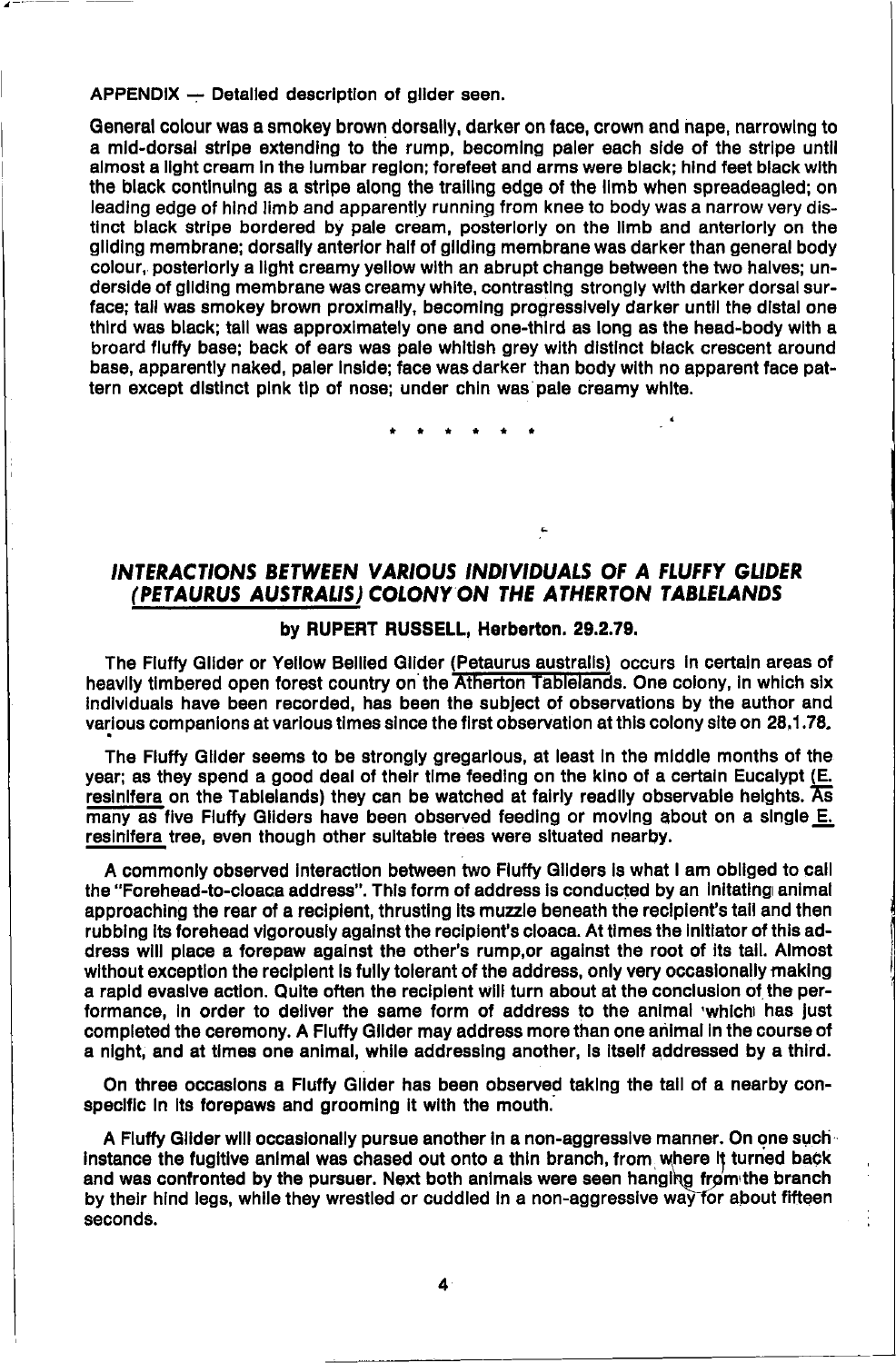A pair of Fluffy Gliders were observed mating on 28.1.78. They were clinging to the underside of a leaning bloodwood limb about six metres above ground. During the course of mating both animals slipped from the limb and fellabout two metres before rolling in the air and alighting on a Casuarina limb which they found to be in their downward route. The pair then crossed to the bloodwood on which they had first been sighted, and went amicably up the trunk.

Very few Instances of aggresslon were obseryed durlng 1978, but a perslstent chaslng of one male, third in rank within the area, by the dominant male of the group has been observed In January and February of 1979. The pursult of the low ranklng male has at times led to this amimal's falling from helghts of 6 to 8 metres without it being able to glide out of the fall, while at other times both males have fallen together, broken apart in the air, and both glided off to nearby trees. The middle order male is pursued by the dominant animal, and in turn pursues the lowest ranking male. Recognition of these three animals is possible at distances of 3 metres, and thelr sex hae been determlned by vlsual examlnatlon of the anlmals either when caught (two of the males) or when viewed form a suitable angle, while the glider is groomlng ltself on a tree.

The lowest ranking male usually drives females away from feeding sites on favoured trees, and is consequently not the recipient of any forehead-to-cloaca addresses, but the more senior males rarely do more than nudge a female away from a feeding site. Females tend to resist an attack with screeches or slaps, and are rarely pursued for more than a few metres, though males may be pursued through successlve trees,

When a Flutfy Gllder ls descendlng a tree on whlch another ls already teedlng the newcomer utters a panting sound throughout the descent, possibly as an appeasement call.

#### A BRIEF STUDY OF HERMIT CRABS by MICHAEL TUNG YEP

(Winning entry in a Natural History Essay Competition conducted throughout Cairns district schools by N.Q.N.C.)

The hermlt crab ls a common and most Interestlng anlmal found on many of North Queensland's beaches. The following study has been pleced together from various observations made in the Cairns area.

Probably the hermiti crab's means of locomotion is what first attracts the attention of any casual seashore observer. The hermit crabs use the first two legs on each side and often thelr claws to move along, The rear legs are much less developed and lf used at all would possibly be for anchoring the animal to the shell. The crab's movements could be described as "jerky", in that the legs reach out, take a hold, then the animal drags itself and its shell forwards; then begins again. The progress is slow and looks difficult and awkward.

If attacked the crabs retreat into their shells, blocking the entrance with their claws and legs. This makes them almost impossible for most predators to get at.

The crabs do not seem to have many predators. Some wadlng blrds pecked the shells contalnlng hermlt crabs when they were exposed at low tlde, but wlth llttle success. At hlgh tide they were covered in about forty-five centimetres of water. Baited lines thrown out from the beach were readlly taken by whltlng flsh, but the stomach contents of eleven of the flsh of different sizes revealed no identifiable traces of hermit crabs.

5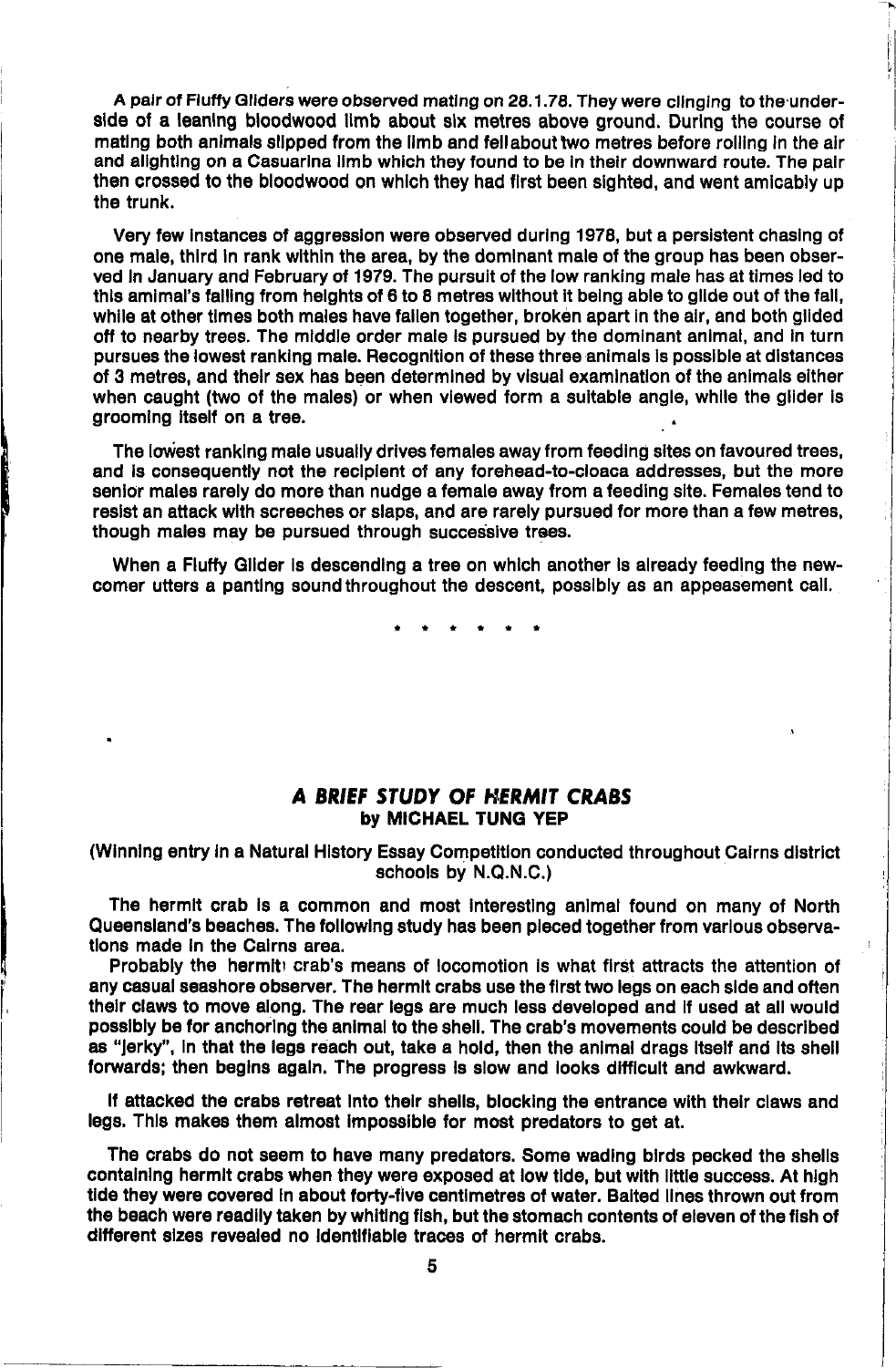The only other predators observed were Man and other hermit crabs. Man (the term of course includes women and children) all too often needlessly destroys hermit crabs to obtain the colourful shells they occupy.

On a few occasions hermit crabs displayed cannibalistic behaviour which may have been for the express purpose of obtaining food, or as in one case, for the food and also the shell. This type of behaviour however probably occurred only as a result of necessity rather than common practice. The crabs tended to live in large groups where they were in close proximity to each other.

All of the crabs observed were seen picking up grains of sand and pieces of algae with their claws and placing them in their mouth region. The sand was always discarded. It is possible that the crabs obtained algae from it though there was little or no algae to be seen.

The food which hermit crabs ate included dead fish, shrimps, starfish and algae. In the main the crabs could be described as bottom dwelling scavengers. Hermit crabs appear to be able to sense the presence of food as they readily moved towards pieces of prawn placed in their pools. Both small and large hermit crabs inhabited the pools and were found together almost everywhere. An interesting occurrence was that while pieces pf prawn attracted the larger hermit crabs, the greater majority of smaller crabs shied away. This was tried a number of times with similar results. Surprisingly a number of the small crabs kept in a tank did eat pieces of prawn meat and fish flesh.

Weather conditions did not seem to greatly affect the hermit crabs. There seemed to be just as many at low tide on a fine sunny day as there were on an overcast drizzling day. When approached on a fine day all the crabs would start crawling away while a few would retreat into their shells. On the wet days more preferred, to stay where they were. Possibly a lower level of salinity due to the rain affected the crabs. It might also have been hard for the crabs to see if the water droplets were continually disrupting the water surface.

The abdomen of the hermit crab is soft while the head and legs are covered in a strong hard exo-skeleton. Since this structure does not grow, it is shed from time to time as the crab grows. Though not observed on the field, two hermit crabs "moulted" in the study tank. The complete outer covering of the crab is discarded, and a new slightly larger one hardens after a short time.

An amazing occurrence was observed in that one of the captive crabs possessed only three legs having lost one possibly in a fight. After it had moulted, it had regrown a new leg!

The soft abdomen of a hermit crab needs to be protected if the organism is to survive. For this reason, hermit crabs are constantly searching for shells in which to make their new homes. After locating an empty shell the crab withdraws its abdomen and inserts it into the new shell. If it is satisfactory, it discards its old shell and moves off.

The hermit crabs studied all lived on sandy and slightly muddy beaches usually in wide and open areas, exposed at low tide and covered by water at high tide. Possibly this enables them to obtain food at low tide after it has been stranded by the receding waters. The high tides would constantly wash in organic debris, also shells which the crabs use. Thus the habitat provides food, shelter, and a suitable climate, which make up for awkwardness of movement and inability to make a speedy escape from danger.

Not only is the hermit crab a hardy animal, well adapted to its enviorment, it is the sea's own comic.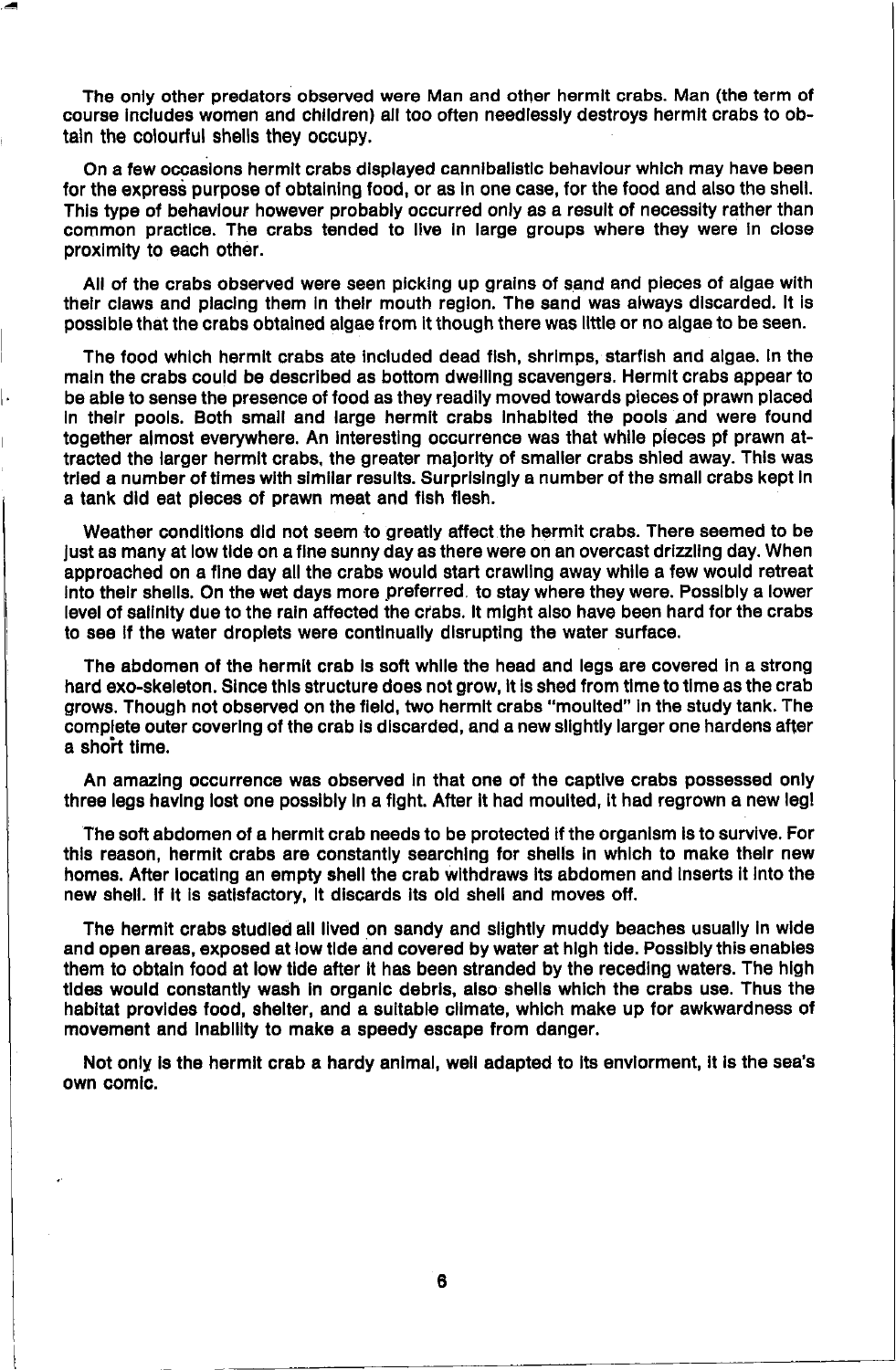# EURYCLES AMBOINENSIS - THE SO-CALLED CARDWELL LILY.

# bv KEITH KENNEDY, Townsville.

Of late vears it has become fashionable to cultivate Australian plants as well as exotics. This is all to the good, for they impart an Australian atmosphere whereas previously most cardens were imitations of those in Europe.

Mostly grown are shrubs of the Proteaceae, Leguminoseae and Myrtaceae families. Of those sultable for the bush-house or indoors very few have been cultivated, perhaps because there are not many.

One suitable for the bush-house is the so-called Cardwell Lily, which is not a lily but belongs to the family Amaryllidaceae, and it grows not only in the Cardwell district but in other parts of North Queensland. The writer has seen it growing on Magnetic Island where. of course, it is strictly protected. The specific name amboinensis tells that it also grows on the Island of Amboyna in the East Indies, from which the first specimens were apparently collected and named. Bailey in "Comprehensive Catalogue of Queensland Plants," 1909, p. 543, mentions that the name given it by the Cardwell aboriginals was BITOMAN, and gives the initials of his informant as R. B. H. Under the law of priority, if applied to vernacular names, this is more suitable than Cardwell Lily.

It is a bulbous herb which dies down and perennates during the short tropical winter. When the rains come, the leaves emerge and then a scape rises to a height of about 50 cm. terminated by an umbel bearing white flowers which are shortly tubular, lobed and 4 to 5 cm. long. At first the umbel is enclosed in a membranous spathe which, however, quickly disintegrates. Flowering month in Townsville last year was December because of early rains.

b

The bulb is tunicated which means that the leaf scales which enclose the short underground stem cover each other as in the case of an onion, so it is easy to identify. The leaves, which are radical arising from the crown of the buib, are a pleasing green and an ornament to a bush-house, for they have a petiole longer than the blade, giving an unusual "shovel" appearance. The blade is broadly cordate. The surface is slightly undulated.

. There are few seeds in the succulent fruit, often only one, although botanically it is still a berry, which falls off while still green. The writer planted two green berries on 26 Dec. 1978. and one germinated on 30 Jan. 1979. Propagation can also be from the increase of bulbs. In the tropics they can be planted in a rockery, but do better in pots about 25 cm. across. For temperate climates they need a hot-house with a temperature similar to that which suits dendroblums or similar orchids.

There is a sub-tropical species, E. cunninghamil, named after the botanist-explorer Alan Cunningham, collected from the Brisbane River district and as far north as Rockhampton. This species has leaves that are not cordate but ovate. It should be more adaptable for growing in the cooler parts of Australia.

References: Balley, "Queensland Flora", 1902, pp 1612-3. Balley, "Comprehensive Catalogue of Queensland Plants", 1909.

Note on Toad Predators from an old friend in the Gilbert River area: Crows pick up a toad by a leg, fly high and drop it; the body splits open and the edible sections of the body are then eaten. We know how intelligent crows are... Toads' vitals must be good to eat?

Frank Moody, J. P., Calrns.

 $\overline{7}$